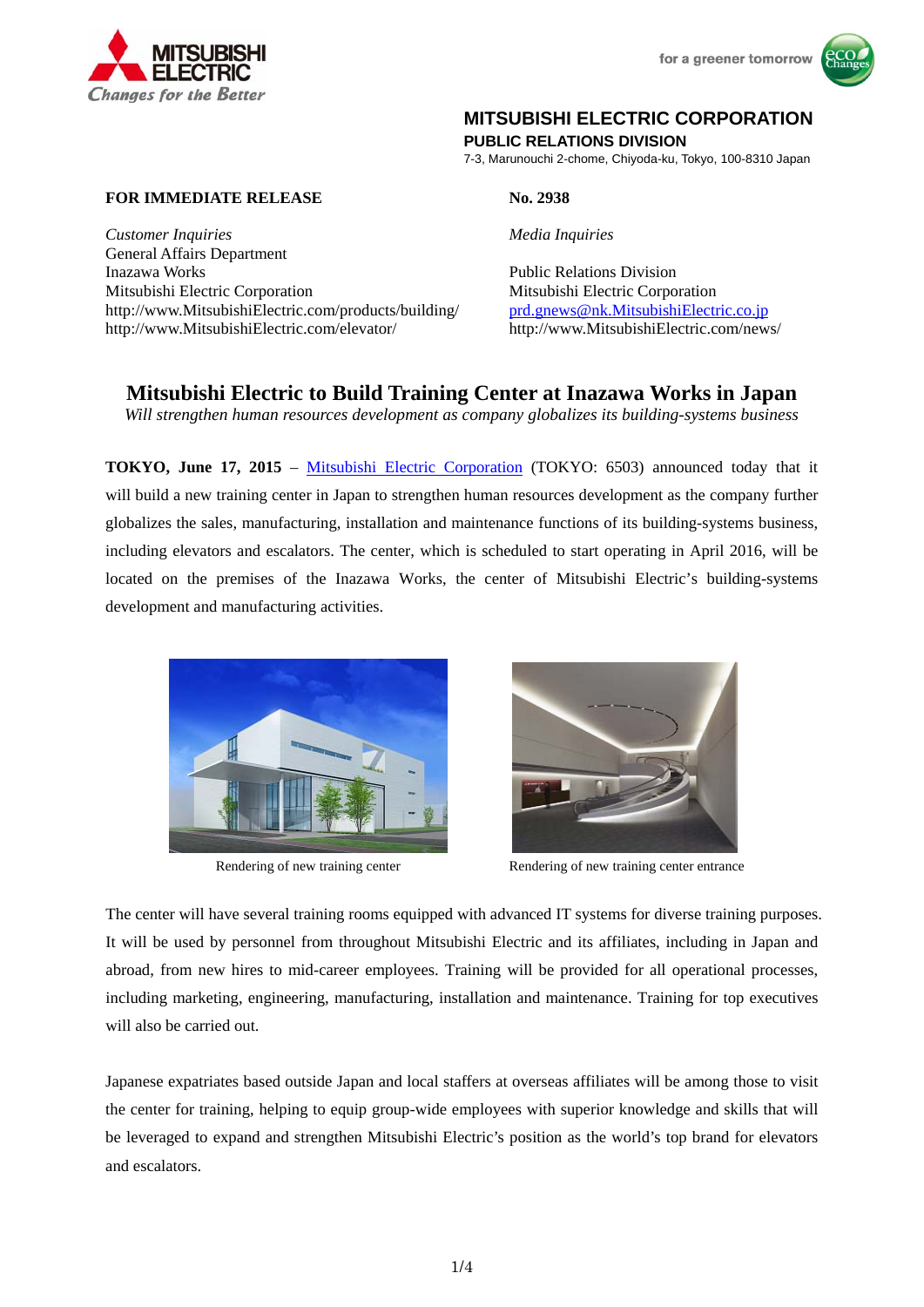The new center will reinforce Mitsubishi Electric's existing global training network. The company currently operates 21 training facilities, which it shares with affiliates on a cooperative basis. Principal facilities include training centers at Taiwan Mitsubishi Elevator Co., Ltd. (opened November 2014), Mitsubishi Elevator (Thailand) Co., Ltd. (May 2015) and MELCO-MEC Egypt for Elevators & Escalators (May 2015).

Mitsubishi Electric is upgrading its building-systems business to maximize the safety, peace of mind and comfort of its products and services worldwide. The company is operating 14 manufacturing bases and has supplied customers in 93 countries. To achieve its fiscal 2020 consolidated sales target of 720 billion yen, 50% of which is to be generated outside Japan, the company aims to capture demand for new installations overseas and accelerate elevator and escalator renewal business in Japan.

| Location           | 1 Hishi-machi, Inazawa, Aichi Prefecture, Japan               |  |
|--------------------|---------------------------------------------------------------|--|
|                    | (premises of Mitsubishi Electric Corp.'s Inazawa Works)       |  |
| Building perimeter | 1,083 m <sup>2</sup> (floor area: 2,764 m <sup>2</sup> )      |  |
| <b>Structure</b>   | Steel construction (3 stories)                                |  |
| Investment         | 1.34 billion yen                                              |  |
| Main facilities    | Large training room, also separable into four 60-person rooms |  |
|                    | Six training rooms (12 to 21 persons)                         |  |
|                    | Six guest rooms (10 to 40 persons)                            |  |
|                    | One spiral escalator                                          |  |

### **Details of New Training Center**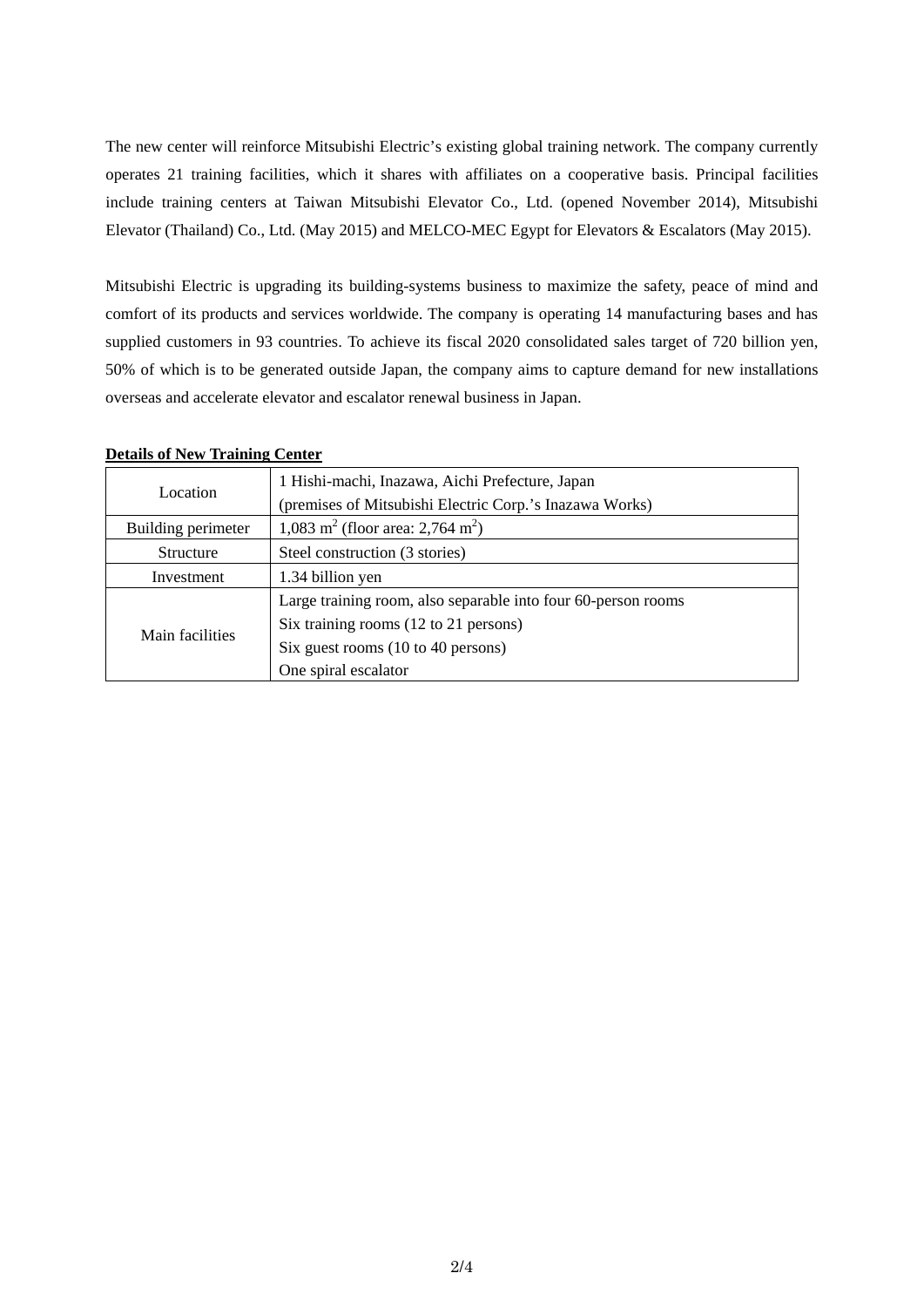

Global training facilities

| <b>Abbreviation</b> | Company                                                  | Location          |
|---------------------|----------------------------------------------------------|-------------------|
| <b>BMEC</b>         | MELCO ELEVADORES DO BRASIL S.A.                          | <b>Brazil</b>     |
| <b>EMEC</b>         | Mitsubishi Elevator Europe B.V.                          | Netherlands       |
| <b>ETA-MELCO</b>    | ETA Melco Elevator Co. L.L.C.                            | <b>UAE</b>        |
| <b>GDRLE</b>        | Guangdong Ryoden Lift & Escalator Co., Ltd.              | China (Zhongshan) |
| IEE                 | International Elevator & Equipment, Inc.                 | Philippines       |
| <b>IMEC</b>         | Mitsubishi Elevator India Pvt. Ltd.                      | India             |
| <b>KMEC</b>         | Mitsubishi Elevator Korea Co., Ltd.                      | Republic of Korea |
| <b>MEGPT</b>        | MELCO-MEC Egypt for Elevators & Escalators               | Egypt             |
| <b>MELCOL</b>       | Mitsubishi Electric de Colombia Ltda.                    | Colombia          |
| <b>MELTEC</b>       | Mitsubishi Electric Building Techno Service Co., Ltd.    | Japan (Tokyo)     |
| <b>MELM</b>         | MITSUBISHI ELEVATOR MALAYSIA SDN. BHD.                   | Malaysia          |
| <b>MELMEX</b>       | MITSUBISHI ELECTRIC DE MEXICO, S.A. DE C.V.              | Mexico            |
| <b>MELSA</b>        | Mitsubishi Electric Saudi Ltd.                           | Saudi Arabia      |
| <b>MESE</b>         | Mitsubishi Electric Shanghai Electric Elevator Co., Ltd. | China (Shanghai)  |
| <b>MET</b>          | Mitsubishi Elevator (Thailand) Co,. Ltd.                 | Thailand          |
| <b>MHE</b>          | Mitsubishi Hitachi Home Elevator Corporation             | Japan (Gifu)      |
| <b>MSAF</b>         | Melco Elevator (South Africa) Pty. Ltd.                  | South Africa      |
| <b>MJEE</b>         | PT. MITSUBISHI JAYA ELEVATOR AND ESCALATOR               | Indonesia         |
| <b>SMEC</b>         | Shanghai Mitsubishi Elevator Co., Ltd.                   | China (Shanghai)  |
| <b>TMEC</b>         | Taiwan Mitsubishi Elevator Co., Ltd.                     | Taiwan            |

## **About Inazawa Works**

Since its establishment in 1964, Mitsubishi Electric's Inazawa Works has operated as a dedicated facility for manufacturing elevators and escalators, and developing related technologies. Over the years, it has established a strong reputation for products that deliver safety and peace of mind, as well as high performance and quality.